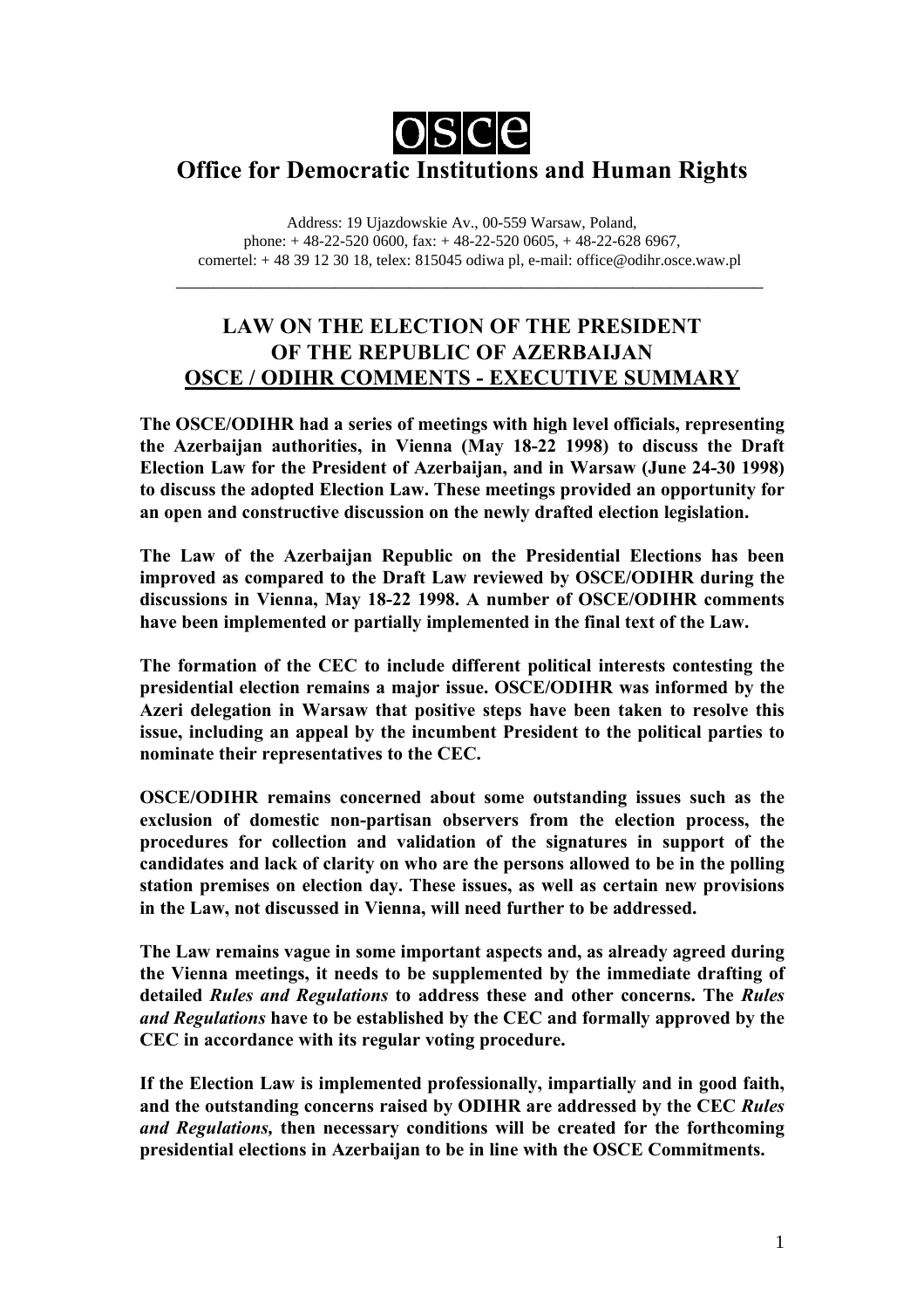

# **Office for Democratic Institutions and Human Rights**

Address: 19 Ujazdowskie Av., 00-559 Warsaw, Poland, phone: + 48-22-520 0600, fax: + 48-22-520 0605, + 48-22-628 6967, comertel: + 48 39 12 30 18, telex: 815045 odiwa pl, e-mail: office@odihr.osce.waw.pl

\_\_\_\_\_\_\_\_\_\_\_\_\_\_\_\_\_\_\_\_\_\_\_\_\_\_\_\_\_\_\_\_\_\_\_\_\_\_\_\_\_\_\_\_\_\_\_\_\_\_\_\_\_\_\_\_\_\_\_\_\_\_\_

# **LAW ON THE ELECTION OF THE PRESIDENT OF THE REPUBLIC OF AZERBAIJAN**

# **OSCE / ODIHR COMMENTS**

## **Objective**

To assess to what extent the OSCE/ODIHR comments have been integrated in the reviewed Law on the Election of the President of Azerbaijan, which was adopted on June 9 and signed by the President of the Republic.

### **Background**

The OSCE/ODIHR held a series of meetings with a high-level Delegation from Azerbaijan in Vienna (18-22 May, 1998), to assess the draft law as submitted in English. The ODIHR indicated some necessary amendments, in line with OSCE Commitments, for the consideration of the Parliament of Azerbaijan (see Report of May 22).

The OSCE/ODIHR received on June 16, both English and Russian translations of the Azeri Law, revised and adopted on June 9.

During the meetings in Vienna, the OSCE/ODIHR was submitted an English version of the recent Law on the Central Electoral Commission (CEC) adopted by the Parliament of Azerbaijan on May 15.

In the period of June 24-30 1998 an official delegation from Azerbaijan paid a visit to OSCE/ODIHR in Warsaw to discuss with the OSCE/ODIHR Election Section the finalised Law on the Election of the President of the Azerbaijan Republic. The comments to follow are a result of these discussions.

# **Methodology**

The OSCE/ODIHR has compared the indicated suggestions and the agreed-upon modifications that resulted from the meetings in Vienna with the newly adopted Election Law. The following report will indicate which of these have been implemented, and which other provisions have been modified or not modified.

Additionally, OSCE/ODIHR has compared the English and the Russian translations to help avoid communication problems. The comparison has not been exhaustive. Nevertheless, important differences were identified (see below), which were discussed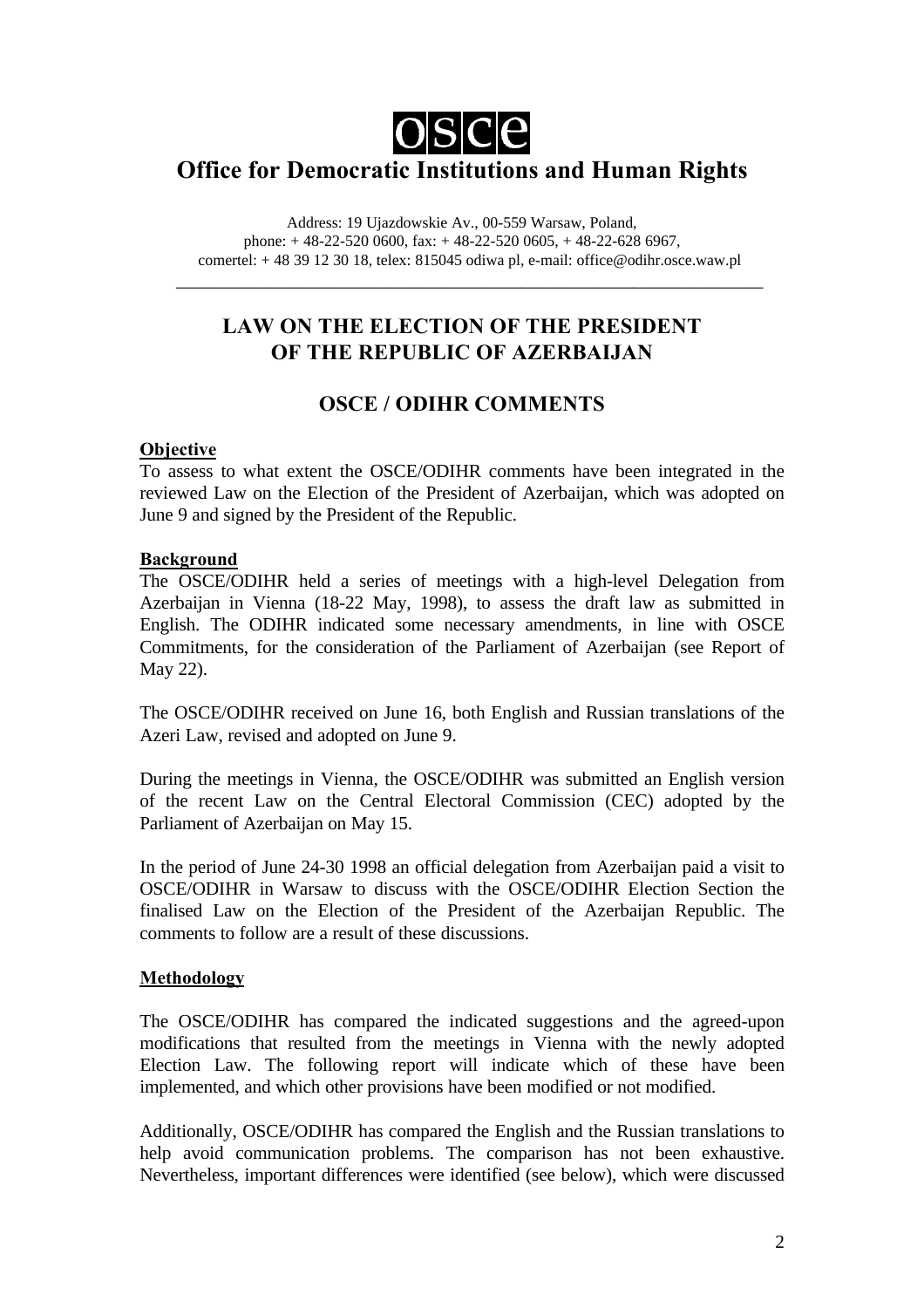during the meetings between OSCE/ODIHR and the official delegation of Azerbaijan in the period June 24-30 1998 in Warsaw. It was clarified that most of these differences resulted from the submission to OSCE/ODIHR of an older version of the Russian translation of the Election Law. Therefore an updated Russian translation was made available to ODIHR on June 25 1998. The official text of the Law, in Azeri language, was also submitted to OSCE/ODIHR on June 29 1998.

In each case when OSCE/ODIHR's comments were agreed by the Azerbaijan delegation and later fully incorporated in a particular legal provision, the corresponding comments were kept in their original form from the OSCE/ODIHR Paper from May 22 1998 and the corresponding provision was marked as **DONE**.

### **SUMMARY OF CONCLUSIONS**

• **The Law of the Azerbaijan Republic on the Presidential Elections has been improved as compared to the Draft Law reviewed by OSCE/ODIHR during the discussions in Vienna, May 18-22 1998. A number of OSCE/ODIHR recommendations have been implemented or partially implemented in the final text as seen from the following overview (for details see below):**

| <i>Article 4</i>         | <b>DONE</b>           |
|--------------------------|-----------------------|
| Article $6, 39$ and $40$ | <b>DONE</b>           |
| Article 7 and 44         | <b>PARTIALLY DONE</b> |
| Article 8                | <b>PARTIALLY DONE</b> |
| Article 9                | <b>DONE</b>           |
| <i>Article 10 or 11</i>  | <b>DONE</b>           |
| <i>Article 12</i>        | <b>PARTIALLY DONE</b> |
| <i><b>Article 13</b></i> | <b>PARTIALLY DONE</b> |
| <i><b>Article 18</b></i> | <b>PARTIALLY DONE</b> |
| Article 19-21            | <b>DONE</b>           |
| Article 25               | <b>DONE</b>           |
| <i><b>Article 26</b></i> | <b>PARTIALLY DONE</b> |
| Article 33               | <b>NOT DONE</b>       |
| Article 34               | <b>PARTIALLY DONE</b> |
| Article 36               | <b>PARTIALLY DONE</b> |
| <i>Articles 47</i>       | <b>PARTIALLY DONE</b> |
| Article 48 to 58         | <b>PARTIALLY DONE</b> |
|                          |                       |

- **The present Law remains vague in some important aspects and needs to be supplemented by the immediate drafting of detailed** *Rules and Regulations* **to address outstanding concerns, to be established by the CEC and formally approved by the CEC in accordance with its regular voting procedure.**
- **In order that the forthcoming presidential elections in Azerbaijan meet the OSCE Commitments, the Election Law and the above** *Rules and Regulations* **have to be implemented professionally, impartially and in good faith.**
- **The finalised Law includes new provisions which were unknown to ODIHR and only introduced in the Election Law after the ODIHR review in Vienna in**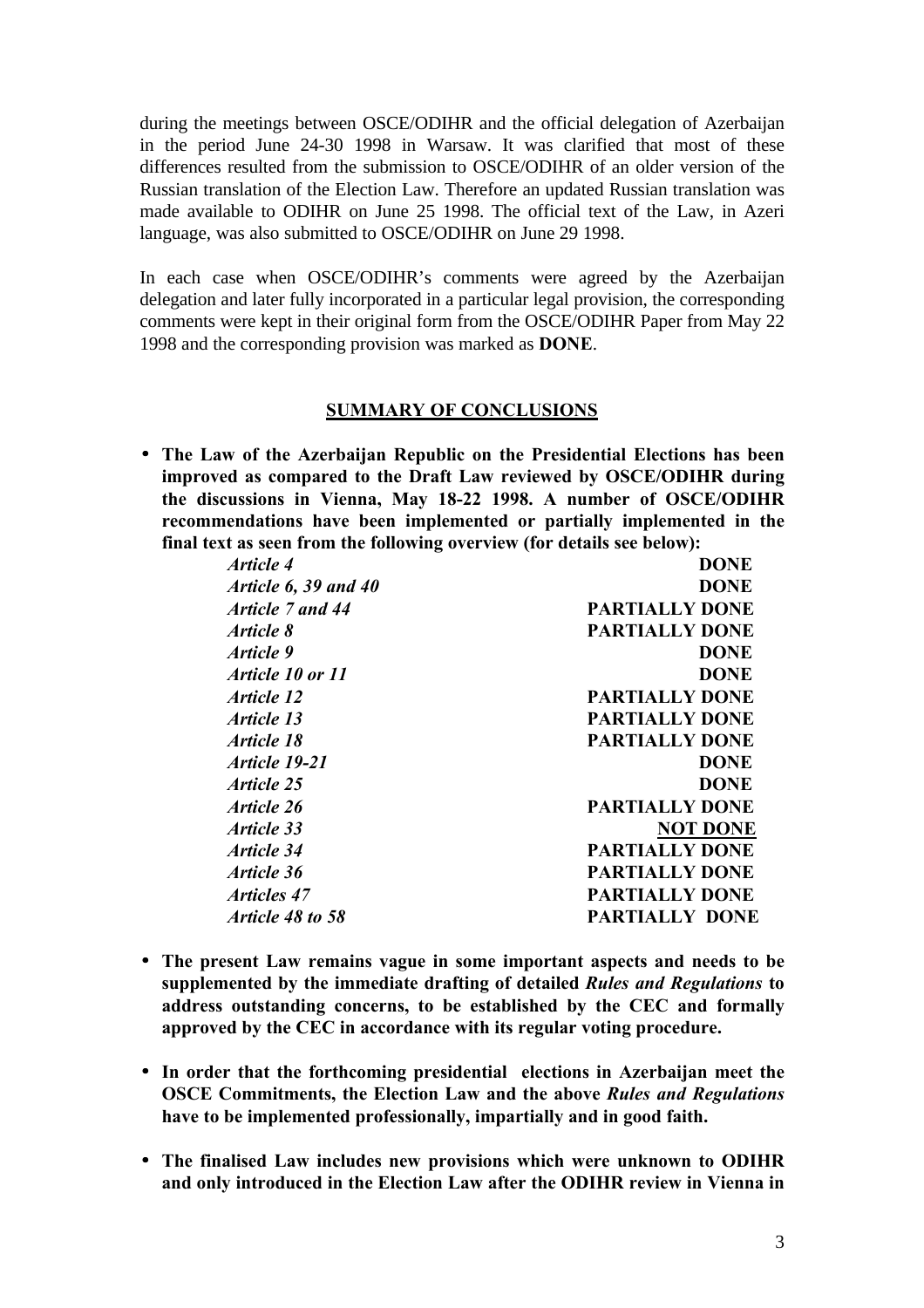**the period of May 18-22 1998, which require special attention, e.g. collection of signatures in support of candidates outside the borders of Azerbaijan (Art.33) and the creation of** *staff of the secretariat of precinct election commissions* **(Art.50).**

- **The formation of the CEC to include different political interests contesting the presidential election remains as a major ODIHR concern, which can eventually be resolved if OSCE/ODIHR recommendations are applied in good faith by the Azerbaijan authorities.**
- **Other ODIHR concerns are as follows and are further elaborated in the body of the Report:**
	- **the exclusion of domestic non-partisan observers from the election process;**
	- **a contradiction between Art.18, Paragraph 6 (allowing party observers and international observers to be present in the polling station since the beginning of the polls until after the protocol is completed) and Art.50, the last but one Paragraph (where observers are not included among the people allowed to be present in the polling station on election day);**
	- **the inclusion in Art.50, the last but one Paragraph, of a new institution,** *the staff of the secretariat of the polling station election commission***, without mentioning by whom and how are these people appointed and what is their role and responsibility;**
	- **the vagueness in the description of the rules and procedures in the collection of signatures in support of the candidates for the Presidency and the validation of the signatures before a decision for registration is issued (including collection of signatures abroad and the lack of a unique and uniform procedure for all candidates in order to verify the signatures);**

### **MAIN AREAS OF CONCERN**

Following the meetings, the ODIHR reviewed the main areas of concern, as well as the comments provided by the Delegation from Azerbaijan. The changes introduced in the reviewed Election Law are also indicated.

### *COMPLIANCE WITH 1995 REPORT*

The new Law does not fully implement all the recommendations contained in the 1995 OSCE/UN Final Report. In particular, the issue of the procedure to review the signatures lists supporting candidates to the Presidency, the voter turnout requirement, the presence of executive authorities in polling stations, and the duration of the opening of the polling stations have been only partially addressed.

### *THE ELECTION COMMISSIONS*

The team was concerned that the Central Election Commission (CEC) and all other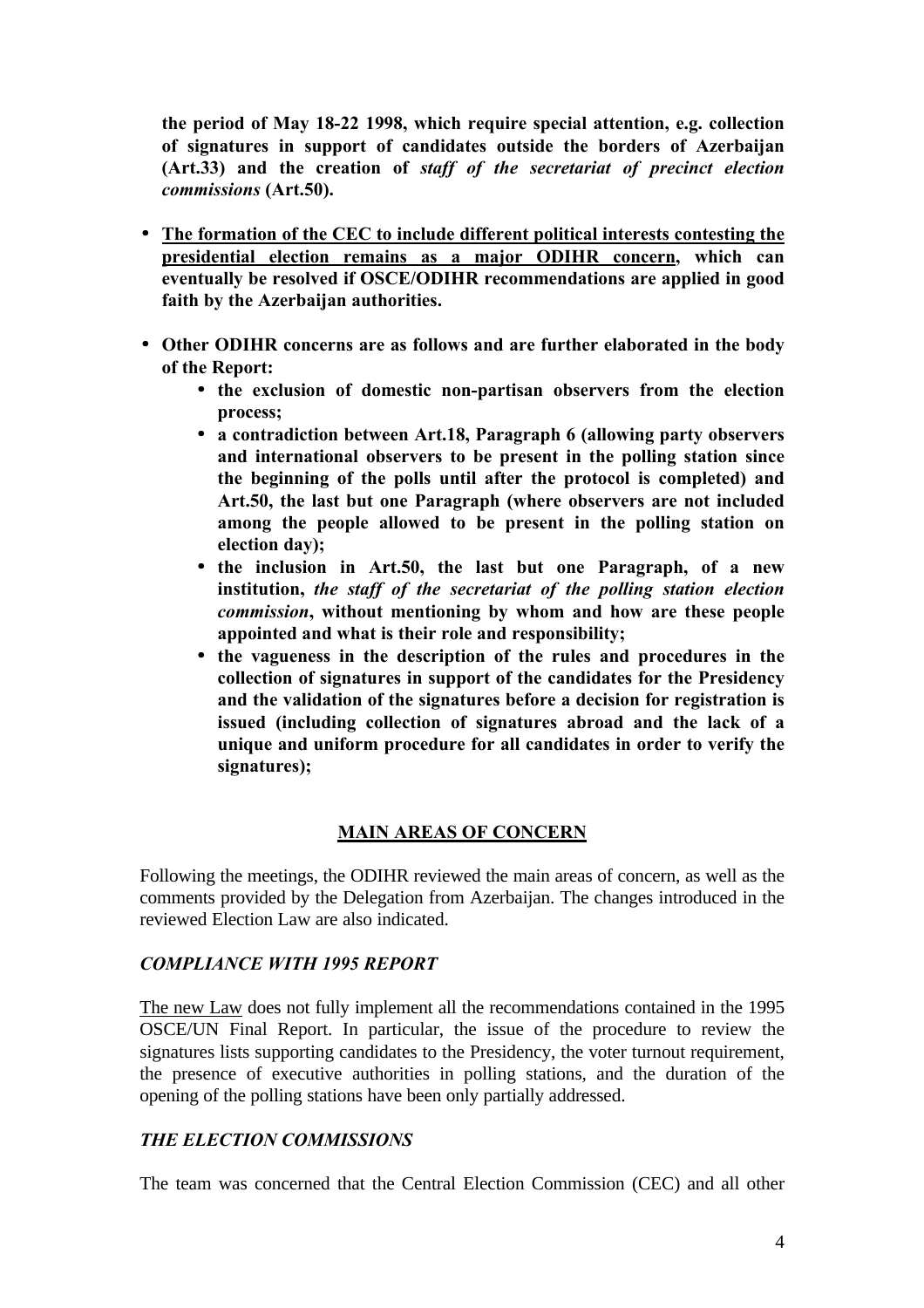electoral commissions are not multi-party bodies, that the candidate representatives have only a consultative vote and are not treated as commission members, i.e. no salaries, no part in the quorum.

According to Art.11 of the new Law on the Election of the President, "The CEC shall be organised in accordance with a respective law. " - the Law of the Azerbaijan Republic on the Central Election Commission of the Azerbaijan Republic (hereafter Law on the CEC).

A long-term and better solution would be to revise the CEC Law to include multiparty composition of the election commissions at all levels. This would enhance the confidence in the integrity of the election administration and prevent accusations of bias of the commissions before each election. However, the OSCE/ODIHR was informed at the Vienna Meeting, May 18-22 1998, that the CEC Law had been already been passed by Parliament and signed by the President, therefore not permitting any change to the existing legislation at this time.

The Law on the CEC does not define the term of office of the CEC, the required professional background of the CEC members and the necessary quorum for a CEC meeting to be valid. The new Law on the Election of the President has included some of the ODIHR proposed solutions: the rotating replacement of CEC members, a maximum term (of 9 years), the Chairman voting last and having decisive vote, and the necessary quorum and majority for CEC decisions. However, **OSCE/ODIHR is concerned that in Art.11, Paragraph 3 of the new Law, it is not specified how the rotation will be realised in a politically unbiased manner**.

However, the main issue, i.e. the representation of multi-party interests on the CEC, remains unresolved. Not contradicting the existing CEC Law, the President can decide to consult the political parties before nominating his 12 appointed members of the CEC, on the basis of lists of trusted representatives proposed by the parties. In relation to this, the OSCE/ODIHR was informed in Warsaw, that the President has initiated such consultations. Similarly, the Parliament should appoint its 12 CEC members aiming at reproducing its existing political structure, but not marginalising or excluding the small factions.

The lottery principle envisaged to appoint the lower level election commissions is still to be clarified in terms of technical procedures by the CEC.

### *THE 50% TURNOUT THRESHOLD*

After discussion with the Delegation from Azerbaijan, the ODIHR recommended to remove the requirement for a minimum of 50% turnout at least for the second round of voting. The new Law on the Election of the President of Azerbaijan now requires a 25% voter turnout for the second round of voting.

### *ACCOUNTABILITY OF THE BALLOT PRODUCTION AND DISTRIBUTION*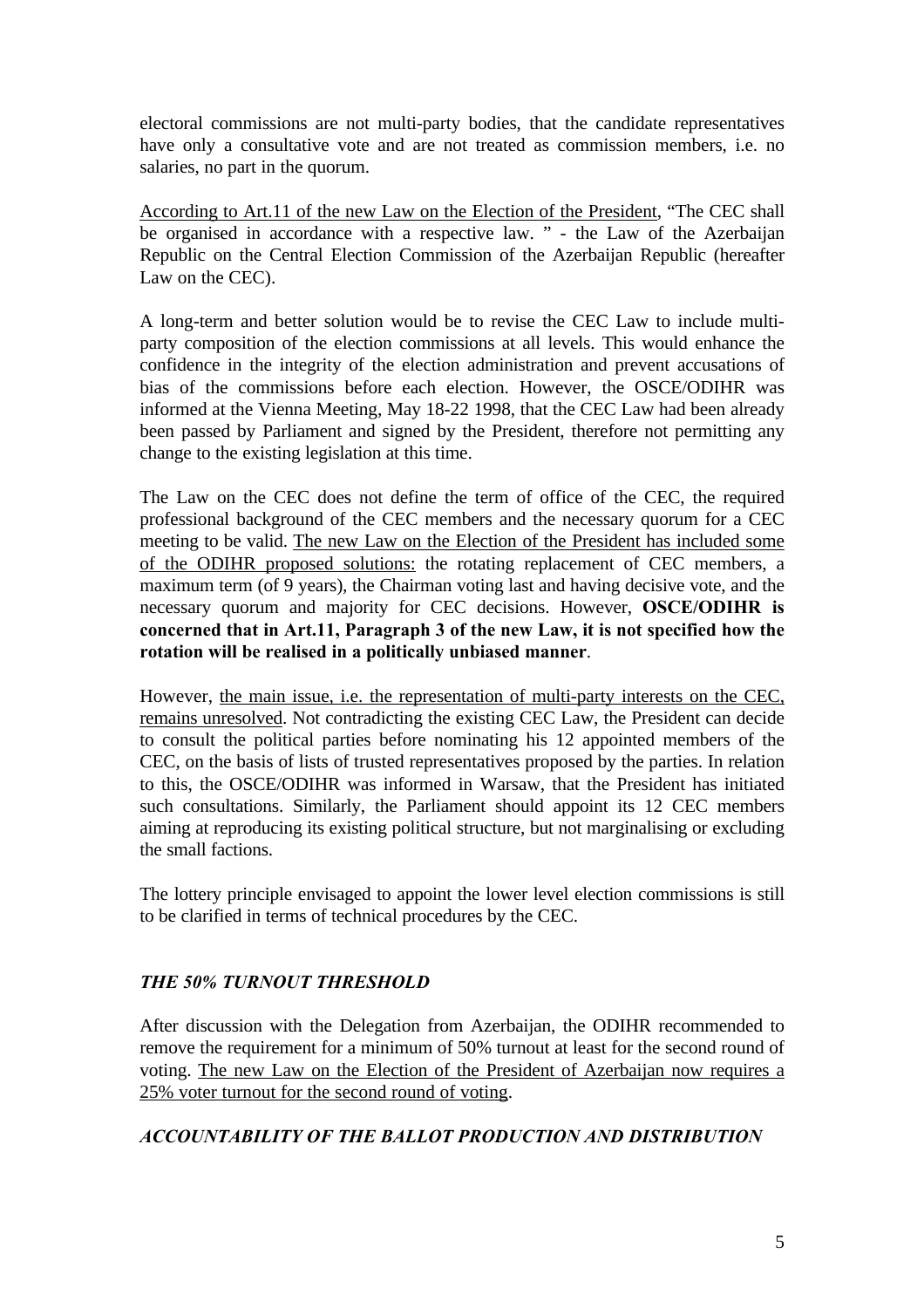In accordance with the ODIHR suggestions, the new Law stipulates that: (1) ballots will be printed in a closer timeframe before the election day (the text of the ballots will be approved by the CEC at least 14 days before election day, while the ballots will be printed at least 5 days before election day); (2) the latest deadline for withdrawal of candidates is 48 hours before election day; (3) the number of the ballots to be printed is determined not to exceed 1.05 times the number of registered voters and (4) party observers and international observers are allowed to be present when ballots are to be transferred from the Printing House to the CEC and then to the lower level commissions.

However, the new Law does not explicitly permit (although there is not an explicit prohibition) the party observers and the international observers to receive certified copies of the receipts testifying the ballot paper dissemination from higher to lower level election commissions.

## *TRANSPARENCY OF THE VOTE COUNT AND THE AGGREGATION*

The new Law improves on the transparency during the vote count in the polling stations and the aggregation of the results at the higher levels of the election administration. This includes: (1) admission of triplicate carbon copies of the official protocols; (2) the third copy has to be displayed at a visible place in the polling station after the vote count; (3) issuance of certified copies of the official protocol to the party observers and the international observers and (4) it is stipulated (in the Russian text) that the CEC will issue in an official publication, not later than one month after polling day, including the complete data (**not included in the English text**) from the precinct and the territorial commissions protocols with the election results.

However, the new Law does not make it clear whether the observers are entitled to receive certified copies of all appeals. The inclusion of the staff of the secretariat of the precinct election commission is a very serious concern and this does not contribute to confidence in the transparency of the precinct procedures on polling day.

# **OTHER AREAS OF CONCERN**

### *DEFINITION OF POLITICAL SUBJECTS*

In the new Law, much in line with standard practices, the definitions of the Electoral Unions and Electoral Blocks are directly related to the political parties and coalitions of political parties, respectively. However, while there is some reason for the registration of the parties and coalitions at the CEC, it remains unclear what is the necessity to use "electoral unions" and "electoral blocks" instead of the standard terminology "political parties" and "coalitions" and in this way to create potential obstacles for the parties to campaign effectively with their identities intact.

# *VOTERS REGISTERS*

In the new Law the rules and procedures for the preparation of the voters' registers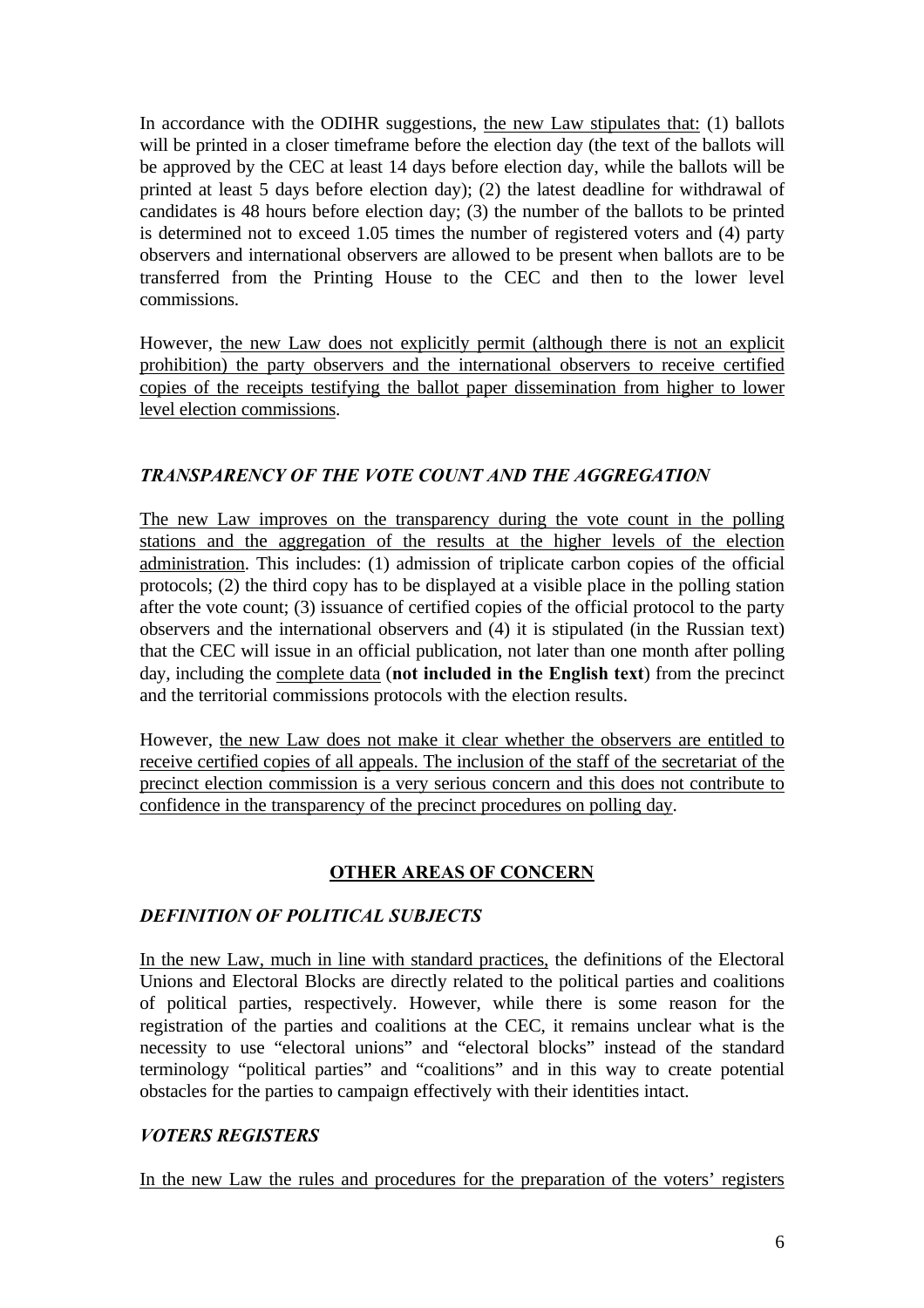remain vague and unclear, (e.g. Art.23, Paragraph 3; see also the comments on page 6 of the Vienna Report). The problems related to the accuracy and the publicity of the registers are not solved yet. The importance of these problems is magnified by the fact that the number of ballots to be printed and disseminated to the polling station level is related directly to the number of the registered voters.

The absence of guarantees that the name of each eligible voter will be included in one and only one precinct voter register may be compensated by the inclusion of an additional penal offence for a voter or administrator who knowingly has left the name of a voter on more than one precinct voter register. (During the discussions inWarsaw it was clarified that the above offences can be treated under the general penal provisions, referring to forgery of election documents, Art.135 of the Penal Code.)

### *SIGNATURE LISTS IN SUPPORT FOR CANDIDATES*

The procedures for collection and verification of signatures in support of a candidate, according to the new Law, raise the following problems: (1) it is allowed to collect signatures outside the borders of Azerbaijan (*such a provision did not exist in the Draft Law assessed by ODIHR*); (2) it is not clarified which are the places where the Law prohibits the collection signatures in support of candidates; (3) in case one candidate appeals at the CEC against the validity of the signatures submitted by some other candidate, then the Law does not envisage an unconditional check of the disputed signatures - a special decision of the CEC is required in this case; (4) on the other hand, the CEC may decide for checking or against checking the validity of the signatures in support of a particular candidate regardless of whether or not an appeal was filed by some other candidate; (5) the methodology and technology for a potential check of the signatures in support of a candidates remains to be clarified; if the check of the signatures of a particular candidate will not be exhaustive, it should be guaranteed that it is random and statistically relevant.

The arbitrariness related to (3) and (4) raises concerns as to the unbiased performance of the CEC on this issue and **all above concerns have to be clarified in detail in the Rules and Regulations of the CEC**.

### *FINANCIAL CONTROLS*

The new Law improves on the controls over candidates' expenditures although transparency continues to be an issue (see also the comments on Art.44).

### *PENALTIES*

The penal provisions related to election offences are listed in the corresponding "election" provisions in the Penal Code, supplied to OSCE/ODIHR.

### *APPEALS*

The new Law improves on the time frame and the documentation of the appeal procedures.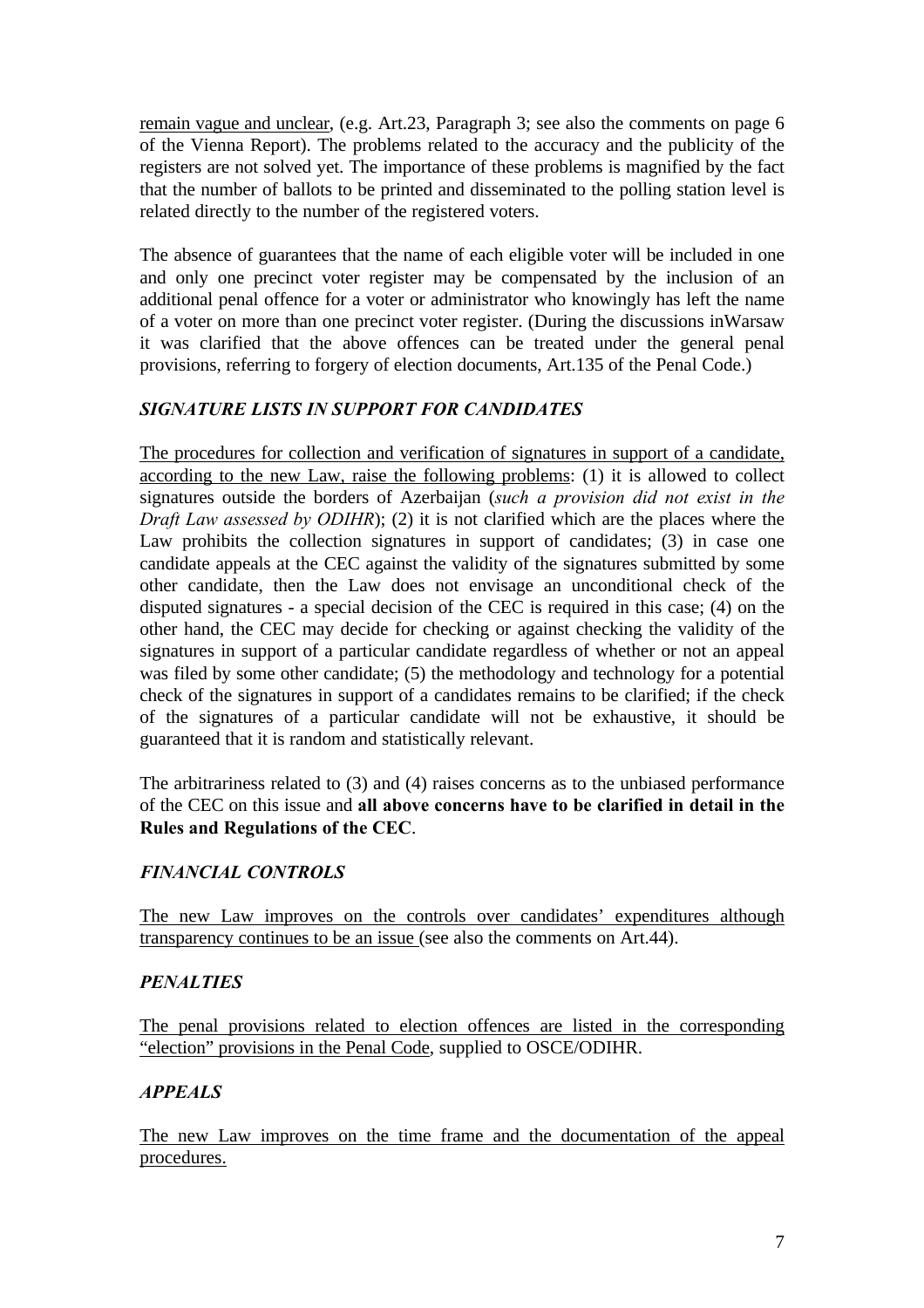# *ROLE OF POLICE, LOCAL EXECUTIVES AND MILITARY (AND OTHER UNAUTHORISED PERSONS IN THE POLLING STATIONS)*

As recommended by ODIHR, sufficient safeguards should be built into the law to ensure that the police, local executive powers and the military cannot use their normal authority to interfere with the electoral process, to unduly influence electors or to intimidate electors, commission members, candidate representatives and observers.

A partial attempt has been made in the new Law to meet this recommendation in Art.50, the last but one Paragraph. However, at the same time a new institution - *the staff of secretariat of the precinct electoral commission* - has been created without a definition of its role and responsibilities. This staff did not exist under the Draft Law recently reviewed by ODIHR. Unfortunately, it is possible to interpret the creation of this staff as an attempt to "authorise the unauthorised personnel" to play some role in the election process at the precinct level.

On the other hand, the same Paragraph attempts to list exhaustively the people who are authorised to be present in the polling stations on election day, but observers are not included in this list.

In this exceptional circumstance, and for the integrity of the whole election process, the OSCE/ODIHR will recommend to replace this Paragraph with the following provision:

*On election day, from the beginning of the polling procedures until after the polling station protocol is completed, the only people authorised to be present in the polling station premises are the polling station election commission, the voters when they exercise their right to vote, the domestic observers and the international observers. Uniformed policemen can enter the polling station premise only if the polling station commission decides, in accordance with its regular voting procedures, that there is a necessity to restore public order. Immediately after the public order has been restored, the uniformed policemen shall leave the polling station premise*.

### *THE MEDIA*

The role, status, powers and restrictions on all branches of the media, both state and private, should be clearly stated. **The Rules and the Regulations of the CEC should include guidelines which complement this Law, and which give detailed instructions to the state media on how to achieve fair and balanced coverage**.

The new Law improves on this issue although the general freedom of the media to cover campaign issues should be better emphasised.

# *CONSULATES AND MILITARY PRECINCTS*

The new Law certainly improves on the transparency of the procedures related to the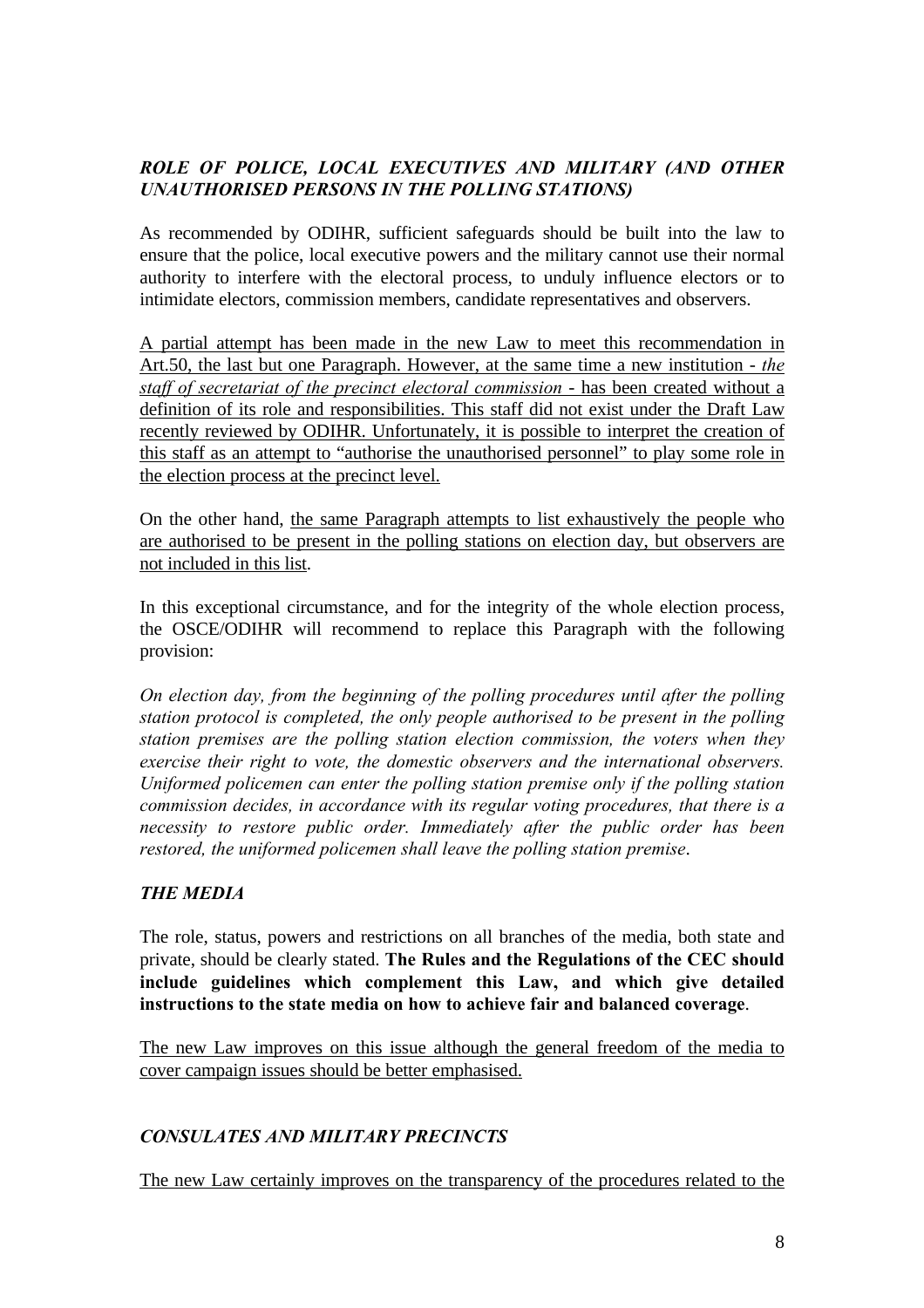aggregation of the results coming from the consular services abroad. However the collection of signatures in support of candidates for the President outside the border of Azerbaijan is a delicate issue, such signatures will be technically impossible to verify and this was not discussed during the review of the Draft Law. **The procedures relevant to this issue should be described in all details in the Rules and Regulations of the CEC**.

## **RESULTS FROM THE BASIC UNDERSTANDING TO AMEND THE DRAFT ELECTION LAW**

In each case when OSCE/ODIHR's comments were agreed by the Azerbaijan delegation and later fully incorporated in a particular legal provision, the corresponding comments were kept in their original form from the OSCE/ODIHR Paper from May 22 1998 and the corresponding provision was marked as **DONE**.

### *Article 4* **DONE**

The reference to plenary session will be better defined to make clear its intention.

## *Article 6, 39 and 40* **DONE**

The reference to media should read "state" rather than "public" and include private media under an appropriate provision guaranteeing equal access for all candidates within the framework of the legal status of the private media.

The article should make it clear that all candidates receive the same amount (**DONE**). It should specify a timeframe for establishing the funds in the National Bank and clarify how the funds are established and controlled (**NOT DONE**).

However, the new Law does not specify both the amount of state funding to be made available for campaigning to each registered candidate and the time when this funding will be made available to the candidates - **this remains to be clarified by the Rules and the Regulations of the CEC**.

The article should be expanded to make it clear that decisions will be published immediately unless another deadline is specified, in the mass media and through the Official Gazette (**DONE**). In addition, it would be helpful if a complete timetable for the whole election was produced and referred to in this article. The timetable could be prepared as an annex to the law (**NOT DONE**).

### *Article 9* **DONE**

It would be helpful if a copy of the penal code was supplied (**DONE**) so that the team can ensure that all election offences are covered by the code and by this article. The

### *Article 7 and 44* **PARTIALLY DONE**

### *Article 8* **PARTIALLY DONE**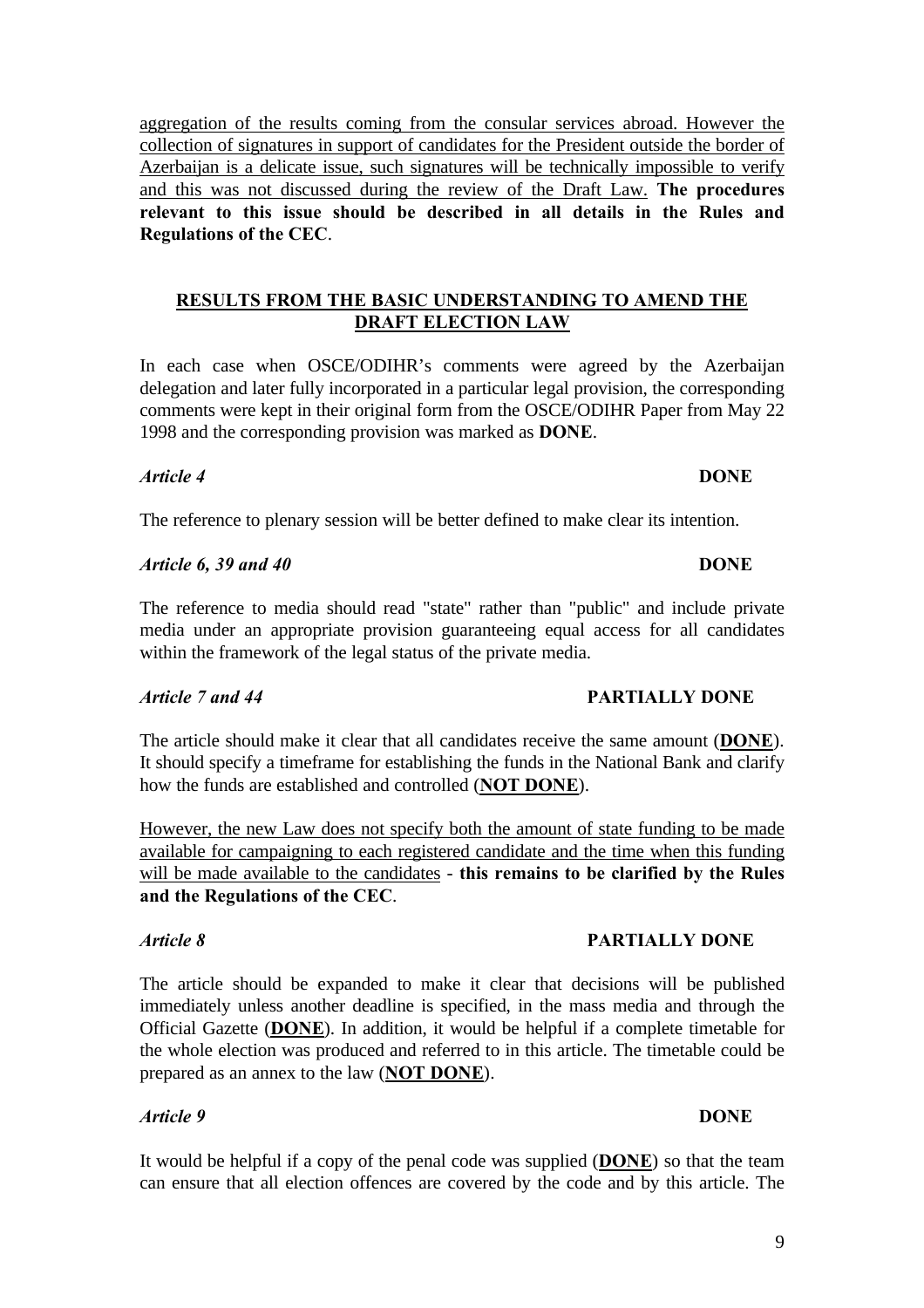offence of "voting more than once" should specifically be added to this article (**DONE**). All provisions of other legal acts relevant to the implementation of the Election Law should be clearly quoted or referred to in detail.

### *Article 10 or 11* **DONE**

The deadline for determining and publishing the boundaries of the territorial (TECs) and precinct election commissions (PECs) should be specified in this article.

### *Article 12* **PARTIALLY DONE**

The article will specify that candidates for TECs should preferably be lawyers or have received at least higher education. TECs should be established 70 days before the election and the number of members should be fixed. The article will make it clear that the CEC will propose a sufficient number of extra candidates to ensure that a lot is held for each TEC. The procedure for nominating candidates should be made clear and specified in detail. Commission members should be issued with a written certificate attesting their appointment to a specific election commission. The references to work, service and education should be deleted to avoid any risk or suspicion of intimidation. The procedure for holding the lot will be specified in detail (**NOT DONE, to be clarified in the Rules and Regulations of the CEC**). The article should make it clear that political parties can nominate trusted representatives to serve on TECs.

### *Article 13* **PARTIALLY DONE**

PECs should be established 44 days before the election and the number of members should be fixed. The article will make it clear that the TEC will propose a sufficient number of extra candidates to ensure that a lot is held for each PEC. The procedure for nominating candidates should be made clear and specified in detail. Commission members should be issued with a certificate attesting their appointment to a specific election commission. The references to work, service and education should be deleted to avoid any risk or suspicion of intimidation. The procedure for holding the lot will be specified in detail (**NOT DONE, to be clarified in the Rules and Regulations of the CEC**). The article should make it clear that political parties can nominate trusted representatives to serve on TECs.

### *Article 18* **PARTIALLY DONE**

There should be a separate article defining the different types of observers and making it clear that domestic non-partisan observers, in addition to party observers and international observers, are allowed to monitor the elections (**NOT DONE, DOMESTIC NON-PARTISAN OBSERVERS REMAIN EXCLUDED)**. The first sentence will be changed to "The activities of electoral commissions shall be transparent." Observers will be added to the categories permitted to take part in electoral commission activities (**DONE**). The word "immediately" should be added after "announced" in the 3rd sentence to make it clear that there must be no delay in publishing relevant information (**DONE**). The word "domestic" should be added before "observers" in the 5th paragraph (**DONE**) and the word "till" will be changed to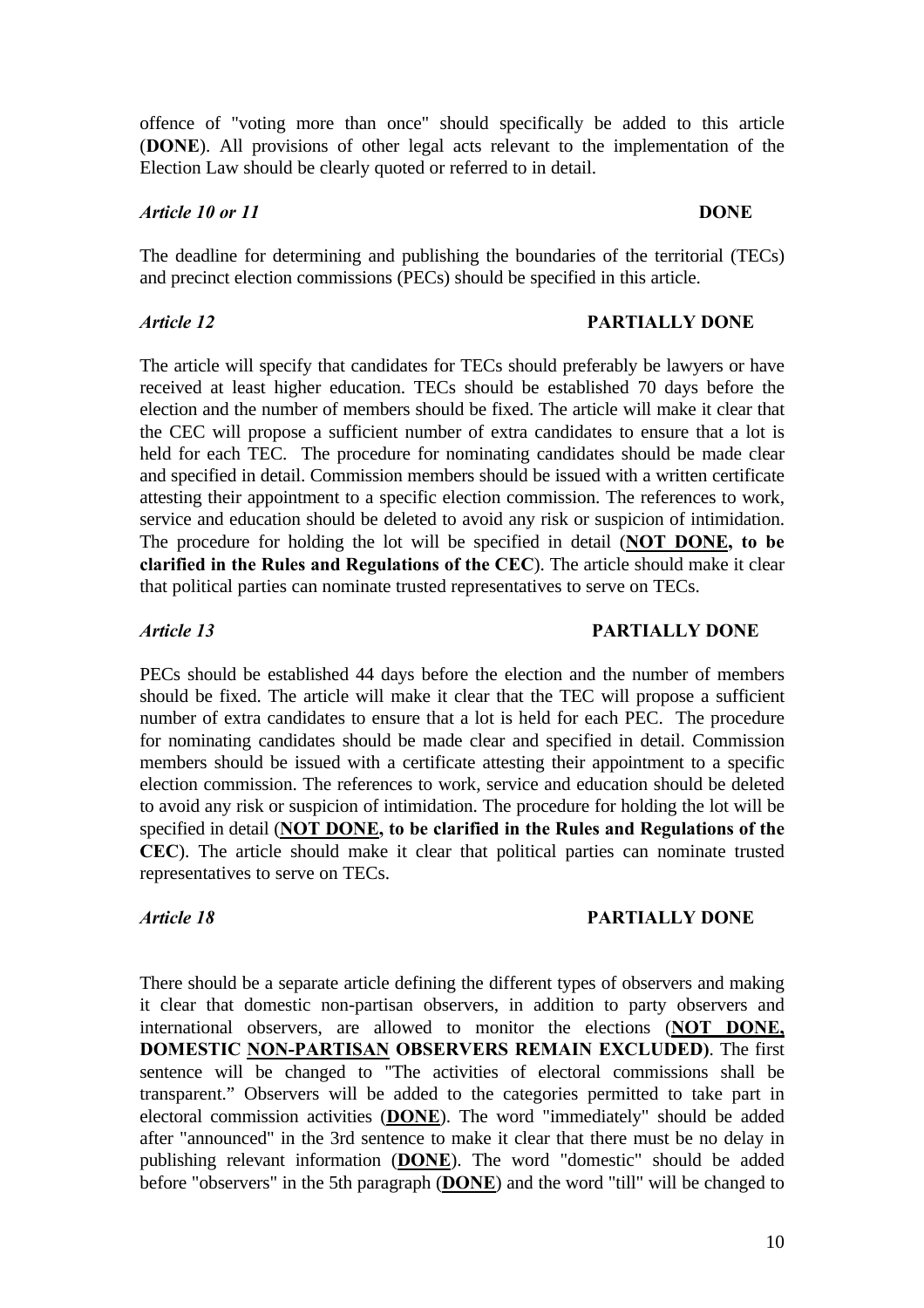"including" (**NOT DONE**). The reference to corresponding legislation for foreign observers will make it clear to what legislation this is referring to. The word "number" in the last line of the 6th paragraph should be in the plural to make it clear that observers can visit more than one polling station (**DONE**). The word "dicers" shall be replaced by "comments".

It has to be noted that according to standard OSCE/ODIHR practice, **domestic election observers** fall into two categories:

- (a) **party observers**: these observers observe the election as representatives (but not necessarily members) of a particular party or candidate (including independent candidates), contesting the particular election;
- (b) **non-partisan observers**: these observers observe the election as representatives (but not necessarily members) of civic non-governmental organisations which are not connected to particular parties or candidates; the inclusion of such observers in the election process contributes substantially to the integrity of the election process, as recognised in Paragraph 8 of the OSCE Copenhagen Document from 1990.

It has to be noted specifically, that Art.18 of the new Law lists explicitly the rights of the observers in the precincts on polling day, but it does not include the right of the observers to be present in the precincts during the vote count and the preparation of the precinct protocol until it is signed by the precinct election commission (observers are not included in Art.50, the last but one Paragraph, although from Art.51 it can be understood that observers can be present). A similar comment is valid for the aggregation of the results at the territorial and central level.

### *Article 19* **DONE**

In 2nd paragraph, the wording will make it clear that the Chairman votes last and, therefore, always has the decisive casting vote. The references to "total majority of votes" will be clarified so that it is clear what this means in terms of the number of votes required to make a decision legal. The sentence about calling and holding meetings will be expanded to make it clear that all members of the commission and other interested parties will be advised in advance about the arrangements for meetings. In the final paragraph, a sentence will be added to make it clear that subordinate commissions can only employ staff in accordance with the written instructions and procedures of the CEC.

However, when giving notification to commission members about the arrangements for a meeting 48 hours in advance, this should include the circulation of the meeting agenda.

### *Article 20* **DONE**

In the 3rd line the words "upon request" will be added after "commissions".

### *Article 21* **DONE**

The article will be amended to make it clear that decisions of the courts are always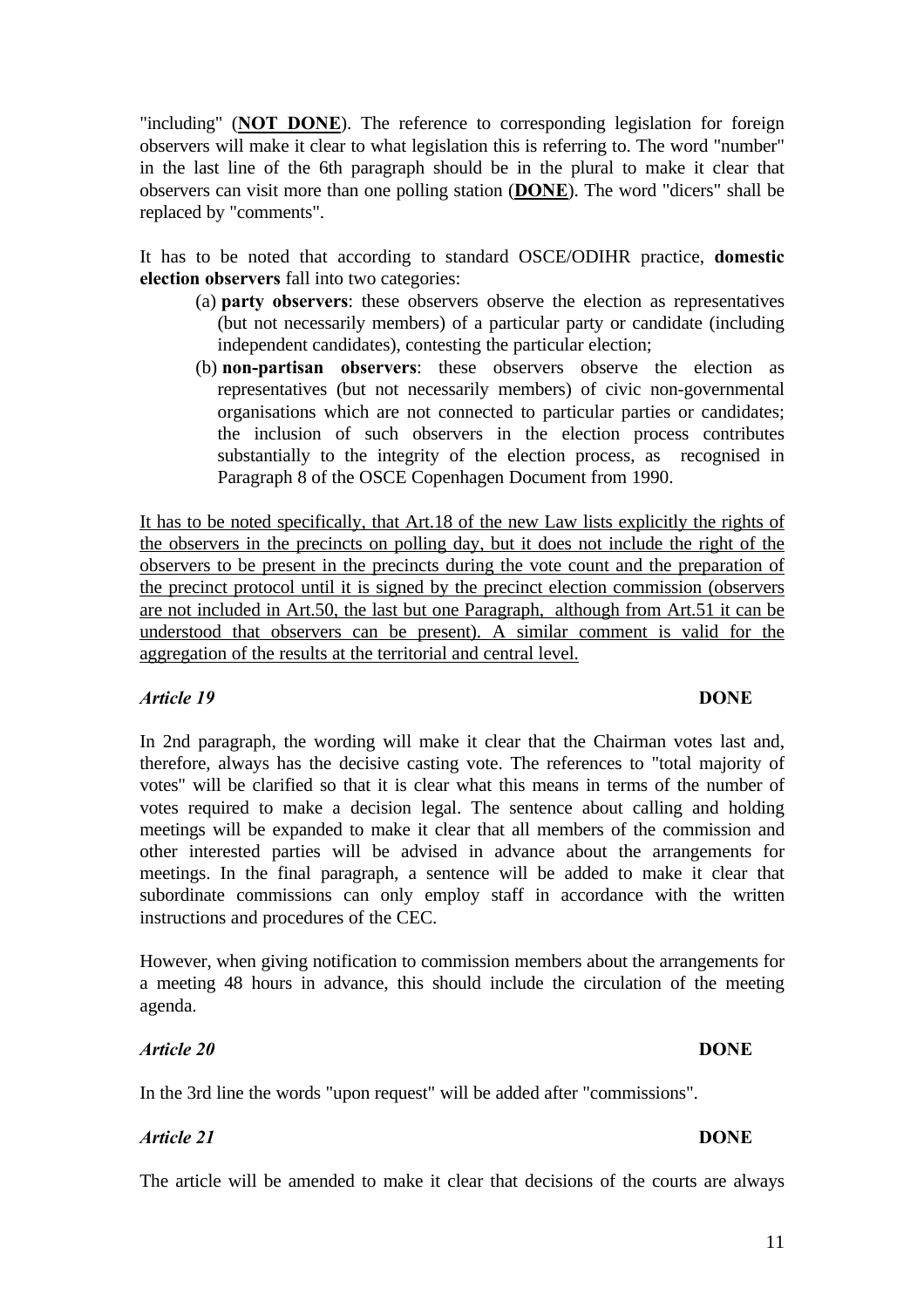*Article 25* **DONE**

In the first paragraph, the place where the voters list is to be posted will be defined (**DONE**). The article will be amended so that a deadline is established for the closure of the lists (**DONE, according to Art.24 the closure of the lists means that anybody eligible to vote who is not on the list after 30 days before election day can be added on the additional voter list**).

*Article 26* **PARTIALLY DONE**

Electoral unions will be redefined as political parties (see comments above, in the relevant section).

## *Article 33* NOT DONE

The timescale for dealing with the registration issue will be clearly set out in this article. The places where signatures can be collected will be restricted to only places of residence. In the last line, the word "votes" will be changed to "signatures".

### *Article 34* **PARTIALLY DONE**

This article will be changed to make it clear that the CEC has no role to play in the checking of signatures other than that of arbiter if any candidate objects to the nomination papers of any other candidate (**NOT DONE**). The documents will be accepted at face value by the CEC to ensure that its role as an independent arbiter is not compromised (**NOT DONE**). It will only rule on objections which will be referred to the specialist institute for technical advice. The role of the specialist institute will be set out in the article (**BOTH ENGLISH AND RUSSIAN TEXTS SOUND AMBIGUOUS**). The final decision will rest with the CEC although their decision will be subject to appeal to the Supreme Court (**DONE**). If no objection is received by the 50th day, the CEC will declare that the nomination is valid. The article will clarify that any appeal must be lodged with the Supreme Court within 3 days of the date on which the CEC announces its decision on any objection (**DONE**). The article will be expanded to deal with the circumstances which will apply if a candidate dies after being nominated before the election is held (**PARTIALLY DONE**).

### *Article 36* **PARTIALLY DONE**

The first paragraph will be amended to make it clear that such an offence will be dealt with under Article 9 (**NOT DONE**). The sixth paragraph will make it clear in the English text also that a candidate may only withdraw up to 48 hours before the election (**DONE**). In the eighth paragraph, the word "representatives" will be changed to "campaign agents" and the number of these agents is 50 (**DONE**).

# *Articles 47* **PARTIALLY DONE**

The legal procedures following the monitoring activity of the Control Monitoring